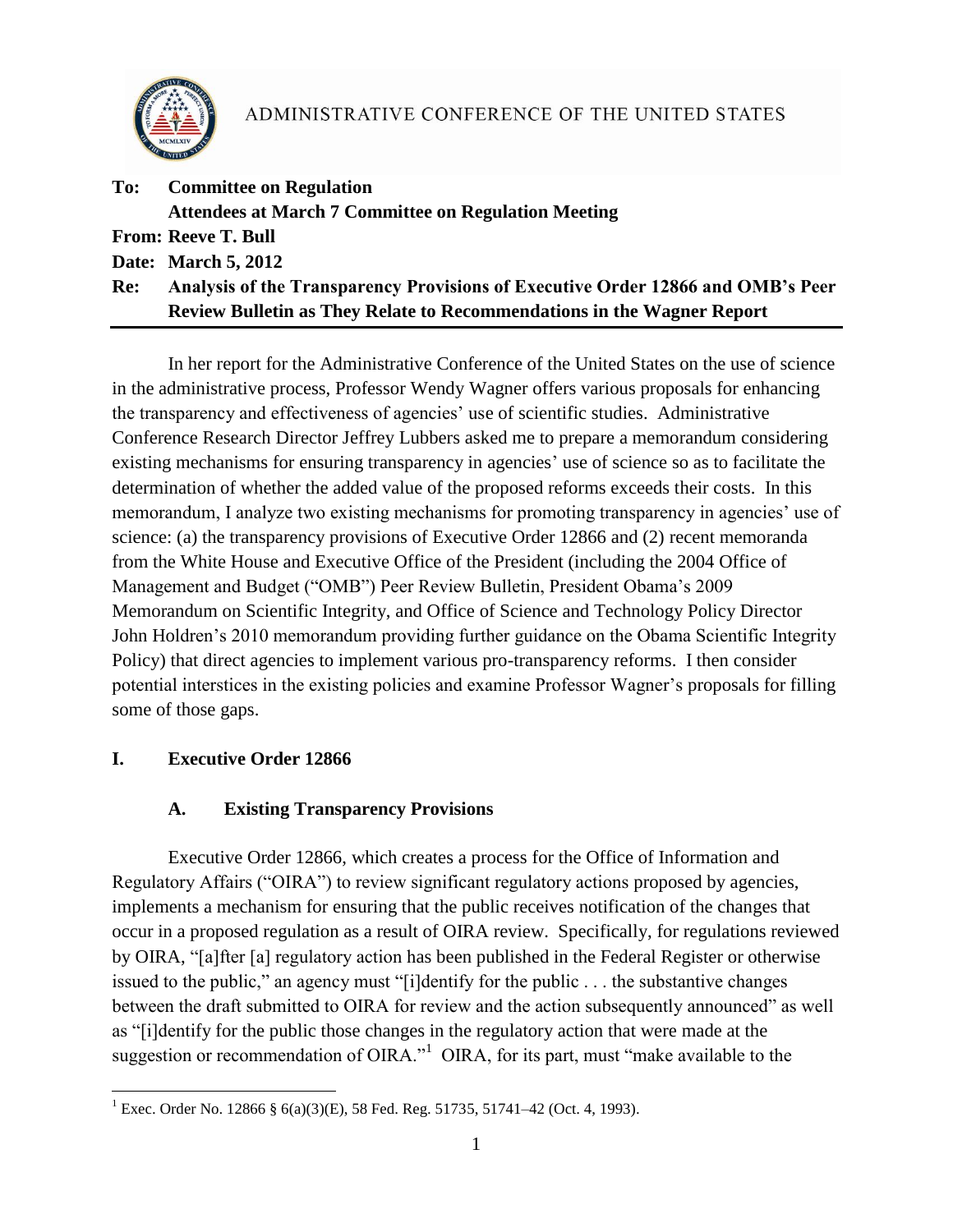

public all documents exchanged between OIRA and the agency during the review by OIRA" "[a]fter the regulatory action has been published in the Federal Register or otherwise issued to the public."<sup>2</sup> Thus, pursuant to the Executive Order, following publication of a regulatory action, the public should be apprised of any changes an agency has made at the behest of OIRA and will be able to access any documents calling for those changes.

## <span id="page-1-0"></span>**B. Limitations of Existing Transparency Provisions**

Professor Wagner identifies four limitations of the transparency provisions created by Executive Order 12866. First, in her study there was little evidence that these transparency provisions were being followed and that OIRA and individual agencies were producing the required documentation memorializing changes proposed by OIRA in an accessible way.<sup>3</sup> Second, she asserts that the transparency provisions apply only to significant regulatory actions that the agency reviews, and she therefore argues that those provisions would not apply when OIRA reviews a non-significant regulatory action. 4 Third, she states that the Executive Order requires only an indication of what changes took place and fails to require any explanation for why such changes occurred.<sup>5</sup> Finally, she notes that the Executive Order requires such public disclosure only after a final rule is published, notwithstanding the fact that the public may benefit from learning of changes earlier in the process.<sup>6</sup>

In addition to the limitations Professor Wagner identifies, the Executive Order requires only that OIRA release *written* communications exchanged during the review of a proposed decision, failing to require any memorialization of *oral* communications (though agencies presumably must still acknowledge any changes to their proposed rules deriving from such oral exchanges). Further, the Executive Order's pro-transparency provisions apply only to the OIRA regulatory review process and do not require that agencies notify the public of input that may have influenced a regulatory decision received from the White House, Executive Office of the President, Office of the Vice President, or other agencies.

 $^{2}$  *Id.* § 6(b)(4)(D).

<sup>3</sup> Wendy Wagner, *Science in the Administrative Process: A Study of Agency Decisionmaking Approaches* 84 (Feb. 27, 2012). As Professor Wagner notes in the introduction to her report, her study focused on five programs in three agencies, and her fact-finding was based on documents that were already publicly available (not through a Freedom of Information Act request) and on information provided through dozens of interviews, primarily with agency staff. If there nevertheless is vigorous compliance with Sections  $6(a)(3)(E)(ii)$ –(iii) and  $6(b)(4)(D)$  of the Executive Order by OMB and/or the agencies that was not revealed through this fact-finding, this documentation would be most welcome by Professor Wagner as she prepares her final report.

<sup>4</sup> Wagner, *supra* note [3,](#page-1-0) at 84.

<sup>5</sup> *Id.*

<sup>6</sup> *Id.*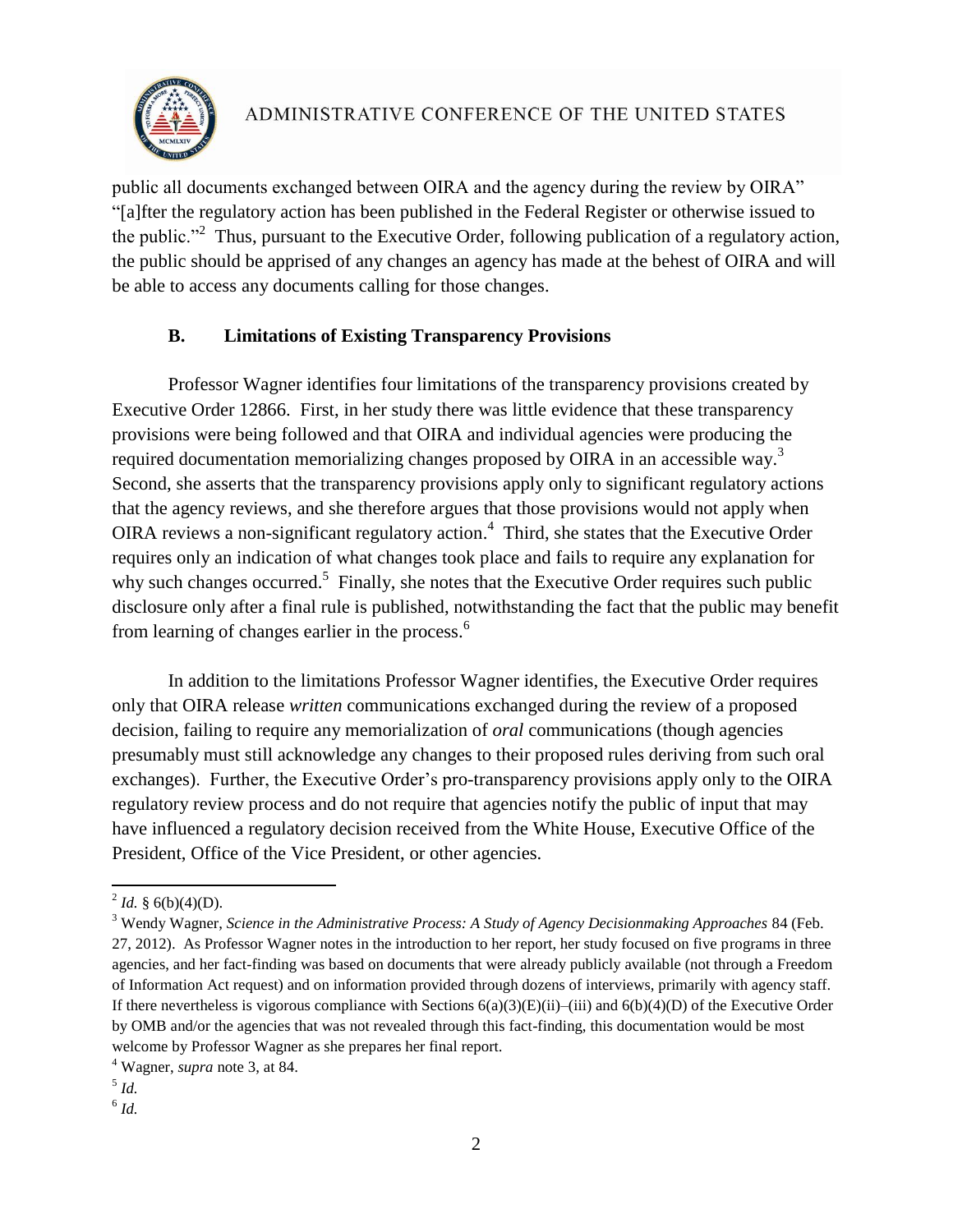

## **C. Proposed Solutions**

Professor Wagner argues that excessive invocation of the Freedom of Information Act ("FOIA") deliberative process privilege compromises the transparency of OIRA"s regulatory review.<sup>7</sup> In response, Professor Wagner recommends that the President issue an Executive Order either (a) directing OIRA to refrain from invoking the deliberative process privilege except in exceptional circumstances involving a threat to a compelling national interest (e.g., ensuring national security, shielding personal privacy, protecting trade secrets) or (b) requiring either agencies or OIRA to maintain a log of all changes made to a proposed rule during regulatory review and an explanation for such changes.<sup>8</sup> The proposed Executive Order would also require OMB to place all communications between OIRA and agencies regarding changes to noneconomically significant rules in the public record.<sup>9</sup>

It appears that Professor Wagner"s proposed recommendations for limiting the invocation of the deliberative process privilege and requiring a log of changes made at the behest of OIRA are intended to be mutually exclusive, though they need not be so in theory.<sup>10</sup> Were OIRA and individual agencies to adopt the second option of requiring a log of revisions made during regulatory review as well as implementing the independent recommendation for communicating revisions made during the review of non-economically significant rules, they would resolve many of the issues identified in the preceding section. Specifically, OIRA would be required to document any changes it proposes for non-economically significant as well as significant rules, agencies or OIRA would be required to provide an explanation for any changes in addition to merely identifying such changes, and the public would be apprised of any changes prior to the promulgation of a rule. Her recommendation would not, however, solve the issues of OIRA and agencies' non-compliance with the law (if agencies and OIRA are not honoring the existing transparency requirements, they would be even more likely to ignore enhanced requirements) or

 $\overline{a}$ 

<sup>7</sup> *Id.* at 81.

<sup>8</sup> *Id.* at 84–85.

<sup>9</sup> *Id.* at 86.

<sup>&</sup>lt;sup>10</sup> Specifically, the two options appear directed at different problems. An Executive Order severely limiting the invocation of the deliberative process privilege would simply require agencies to produce documents that they could otherwise withhold in response to a FOIA request. An Executive Order requiring a log of changes to rules implemented at the behest of OIRA, by contrast, would require the agency to take *affirmative steps* to release certain information to the public (though the agency could still presumably shield information protected under the deliberative process privilege in this publicly released material). In short, the first option addresses the type of information an agency may withhold (either in response to a request or in documents that the agency chooses to distribute without any specific request to do so) whereas the second option addresses the distinct issue of what type of information the agency must take affirmative steps to release.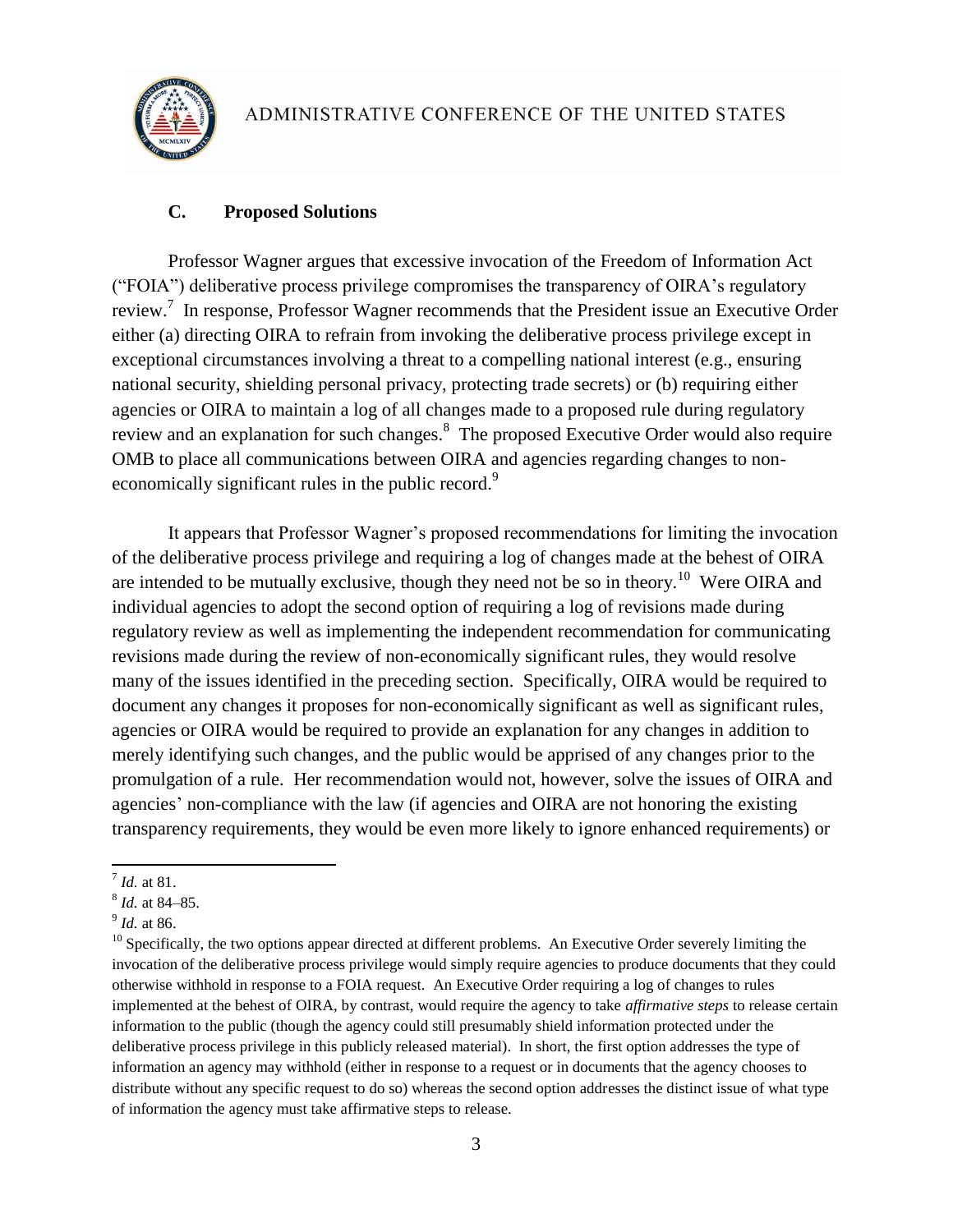

address the lack of any requirement for acknowledging changes made in response to communications with bodies other than OIRA. The Committee may thus wish to extend the recommendations to cover these additional limitations on transparency, such as proposing legislation to limit deliberative process privilege or extending the Executive Order requirements on logs and explanations to changes made as a result of communications with other agencies, as well as to changes proposed by OIRA (Professor Wagner does, of course, urge limiting deliberative process privilege for interagency communications in Recommendation 12).

Ultimately, in analyzing Professor Wagner"s proposal, the committee should determine whether the President's goal of scientific integrity can be accomplished without heightened transparency of OIRA"s review of agency regulatory projects. Of course requiring OIRA and agencies to document any changes suggested by OIRA shortly after they occur and to provide justifications for those changes in all rules reviewed by OIRA (whether or not they qualify as significant regulatory actions) may be inconvenient and even costly for the agencies. Indeed, regulatory agencies and OIRA's alleged failure to honor even the existing transparency provisions suggests that such requirements might impose a substantial burden on agencies. However, this apparent noncompliance<sup>11</sup> is read by some commentators to signal the more worrisome possibility that important information is being intentionally hidden from public view. The Committee should also consider other benefits that such reforms would create as identified by Professor Wagner, not the least of which is a more complete public record upon which the public can understand and participate in science-intensive rulemakings.

Alternatively, if the President were to issue an Executive Order embracing only the first option"s proposed limitation of the invocation of the deliberative process privilege, such a reform may not resolve all of the issues identified in the preceding sub-section. For example, in and of itself, requiring agencies to claim deliberative process privilege only in exceptional cases might lead agencies to change only their practices regarding the documents they produce in response to a FOIA request. Stronger requirements may thus be necessary, such as combining both recommendations (e.g., instructing agencies to resist applying deliberative process privilege except in unusual settings but also requiring a log and explanation of changes generated by OIRA or perhaps by all agencies outside of the originating agency). It could be that legislative action is even ultimately required.

The Committee also should consider Administrative Conference Recommendations 80-6 and 88-9, which essentially provided that interagency communications related to matters of policy need not immediately be placed on the public record whereas interagency

 $\overline{a}$ 

<sup>11</sup> *See supra* note 3.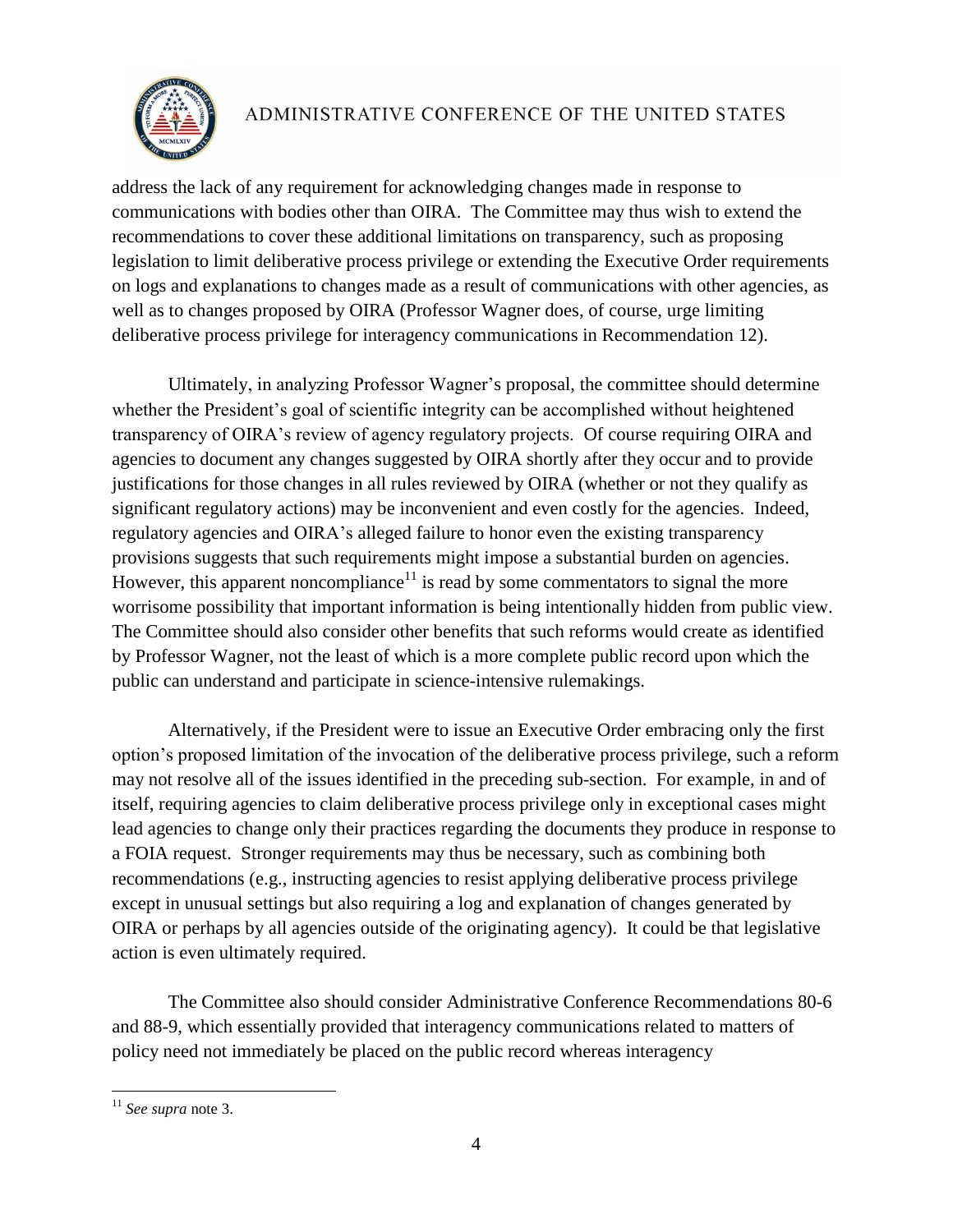

communications related to factual matters should be publicly revealed.<sup>12</sup> In this light, the first option"s across-the-board limitation of the deliberative process privilege is in some tension with these prior Conference recommendations to the extent the changes made by OIRA can be fairly characterized as purely policy changes that do not have any bearing on the agency"s characterization of the "facts" (and OIRA"s judgments in this respect are accurate).

#### **II. Recent Presidential Memoranda**

#### **A. Transparency Provisions in Recent Memoranda**

In the last several years, the Administrations of Presidents George W. Bush and Barack Obama have issued a number of memoranda designed to improve the use of science in agency decisionmaking. These include: (a) a December 16, 2004 memorandum from OMB Director Joshua Bolten to the heads of departments and agencies containing the "Final Information Quality Bulletin for Peer Review" (hereafter "Peer Review Bulletin"); (b) a March 9, 2009 memorandum from President Barack Obama to the heads of executive departments and agencies concerning "Scientific Integrity" (hereafter "Scientific Integrity Memorandum"); and (c) a December 17, 2010 memorandum from Office of Science and Technology Policy Director John Holdren to heads of executive departments and agencies concerning "Scientific Integrity" (hereafter "Holdren Memorandum"). Though these memoranda address various aspects of agencies' use of peer review and performance of scientific studies, they also contain a number of provisions designed to ensure transparency.

Specifically, the Peer Review Bulletin urges agencies to adopt the following protransparency measures when conducting peer review:

> Each agency should post a document on its website describing its plans for  $\bullet$ upcoming peer reviews, update that document every six months, and accept public comment on this peer review  $plan<sup>13</sup>$

 $\overline{\phantom{a}}$ <sup>12</sup> Administrative Conference of the United States, Recommendation 80-6, *Intragovernmental Communications in Informal Rulemaking Proceedings*, 45 Fed. Reg. 86,407 (Dec. 31, 1980); Administrative Conference of the United States, Recommendation 88-9, *Presidential Review of Agency Rulemaking*, 54 Fed. Reg. 5,207 (Feb. 2, 1989) (largely reiterating the relevant portions of Recommendation 80-6 but additionally providing that written policy guidance received by an agency during regulatory review should be included in the public file of a rulemaking after a notice of proposed rulemaking or final rule in the matter to which the communication relates is released).

<sup>&</sup>lt;sup>13</sup> Memorandum from Joshua B. Bolten, Director of the Office of Management and Budget, to Heads of Departments and Agencies concerning "Issuance of OMB's 'Final Information Quality Bulletin for Peer Review"" at 41–42 (Dec. 16, 2004).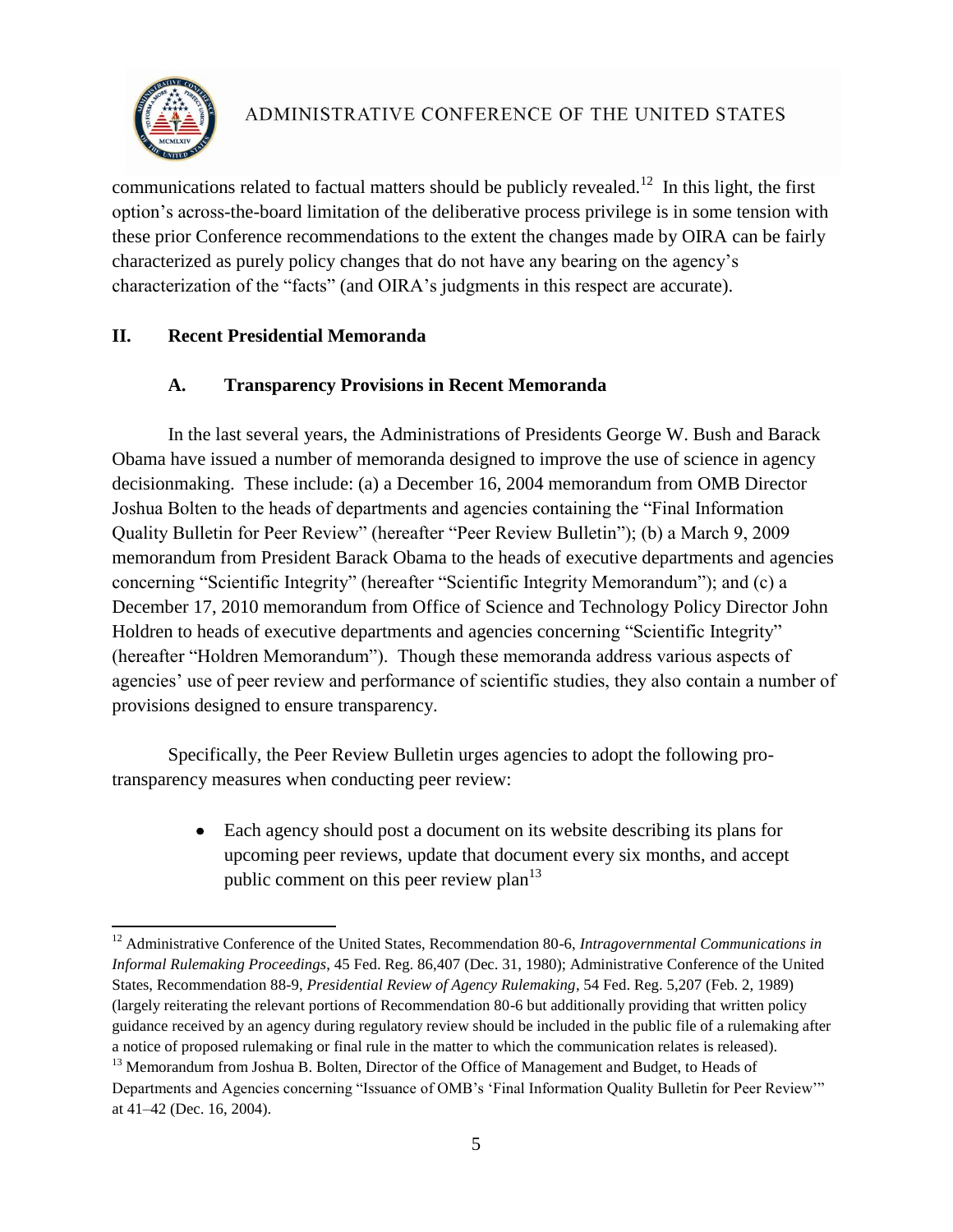

- Agencies should solicit public nominations for members of proposed peer review  $panels<sup>14</sup>$
- Agencies should instruct peer reviewers to prepare a report describing the nature of their review as well as their findings, which each agency should post on its website along with all materials related to the peer review<sup>15</sup>
- Agencies should provide an opportunity for the public to submit comments for consideration by peer reviewers<sup>16</sup>
- Each agency should, following completion of peer review, prepare a written report explaining its agreement or disagreement with the conclusions of the peer reviewers and identifying the actions it has taken or will take in response to the peer review process, which report it should then disseminate on its website<sup>17</sup>

The Scientific Integrity and Holdren Memoranda are less specific and apply generally to all scientific activities undertaken by agencies, but they set forth a number of broad-brush recommendations that agencies should bear in mind when developing scientific analysis and integrating it into proposed regulations. The Scientific Integrity Memorandum declares that "there should be transparency in the preparation, identification, and use of scientific and technological information in policymaking," and it asserts that "each agency should make available to the public the scientific or technological findings or conclusions considered or relied on in policy decisions."<sup>18</sup> The Holdren Memorandum is slightly more specific, stating that "agencies should expand and promote public access to scientific and technological information by making it available online in open formats."<sup>19</sup> It further provides that agencies should establish principles for disseminating scientific and technological information to the public, which should include "a clear explication of underlying assumptions; accurate contextualization of uncertainties; and a description of the probabilities associated with optimistic and pessimistic projections, including best-case and worst-case scenarios where appropriate.<sup> $20$ </sup> Finally, the Holdren Memorandum encourages agencies to develop public communications policies that, inter alia, allow "[f]ederal scientists [to] speak to the media and the public about scientific and

 $\overline{\phantom{a}}$ <sup>14</sup> *Id.* at 37.

<sup>15</sup> *Id.* at 38.

<sup>16</sup> *Id.* at 40.

<sup>17</sup> *Id.* at 41.

<sup>&</sup>lt;sup>18</sup> Memorandum from Barack H. Obama, President of the United States, to Heads of Executive Departments and Agencies concerning "Scientific Integrity" at 1 (Mar. 9, 2009).

<sup>&</sup>lt;sup>19</sup> Memorandum from John P. Holdren, Director of the Office of Science and Technology Policy, to Heads of Executive Departments and Agencies concerning "Scientific Integrity" at 2 (Dec. 17, 2010).  $^{20}$  *Id.*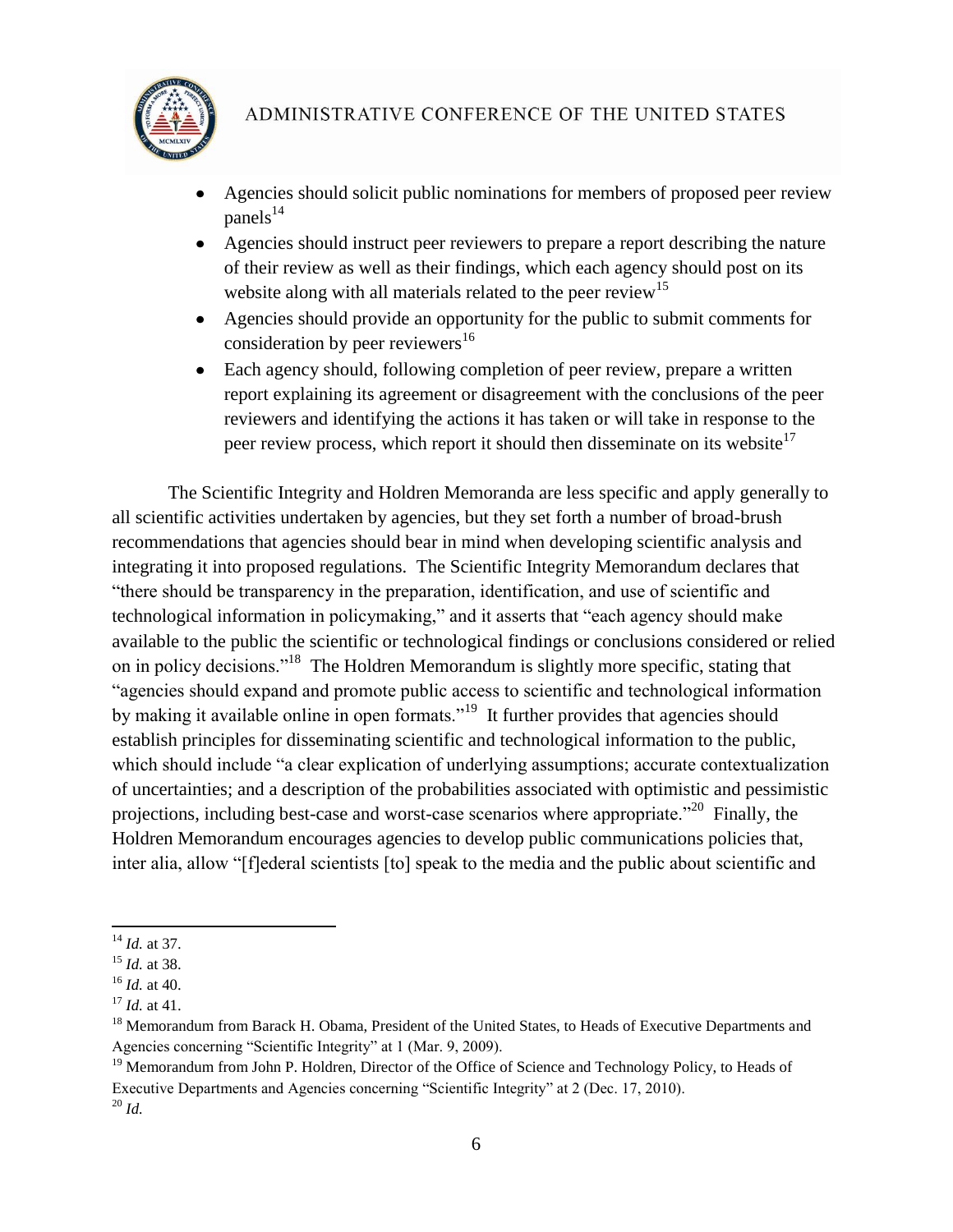

technological matters based on their official work, with appropriate coordination with their immediate supervisor and their public affairs office. $^{21}$ 

# **B. Limitations and Proposed Solutions**

Professor Wagner's recommendations go beyond the aforementioned memoranda in a number of ways. First, unlike the Peer Review Bulletin, her recommendations are usually not limited in their applicability to agencies' utilization of scientific peer review but rather apply to agencies' use of science more generally. Second, Professor Wagner's recommendations contain proposals that go beyond those contained in the Peer Review Bulletin and that, though they are generally consistent with the principles of the Scientific Integrity and Holdren Memoranda, are much more specific than the recommendations contained in those documents.

Specifically, Professor Wagner"s draft recommendation includes the following proposals that would build upon the provisions of the aforementioned memoranda:

- Agencies should provide a bibliography listing all sources consulted during their review of the underlying literature and provide copies of such documents where consistent with applicable copyright  $law<sup>22</sup>$
- Agency staff should be acknowledged as authors on those reports to which they make a significant contribution<sup>23</sup>
- Agencies should adopt formal policies permitting staff members who disagree with particular findings and decisions to dissent therefrom<sup>24</sup>
- When agencies determine not to employ some form of expert review of their  $\bullet$ scientific activities, they should offer an explanation for their failure to do so<sup>25</sup>
- When undertaking a decision based on science, agencies should provide a formal  $\bullet$ analysis that identifies the policy question at issue, offers an overview of the existing scientific evidence, applies the chosen model to the evidence, and explains how the scientific analysis informs the underlying policy question<sup>26</sup>
- Agencies should avoid applying the deliberative process privilege to documents  $\bullet$ and communications that reflect the scientific decision making process<sup>27</sup>

 $\overline{\phantom{a}}$ <sup>21</sup> *Id.*

<sup>22</sup> Wagner, *supra* not[e 3,](#page-1-0) at 93, 95.

<sup>23</sup> *Id.* at 98.

<sup>24</sup> *Id.* at 100.

<sup>25</sup> *Id.* at 102.

<sup>26</sup> *Id.* at 103–05.

<sup>27</sup> *Id.* at 108–09.